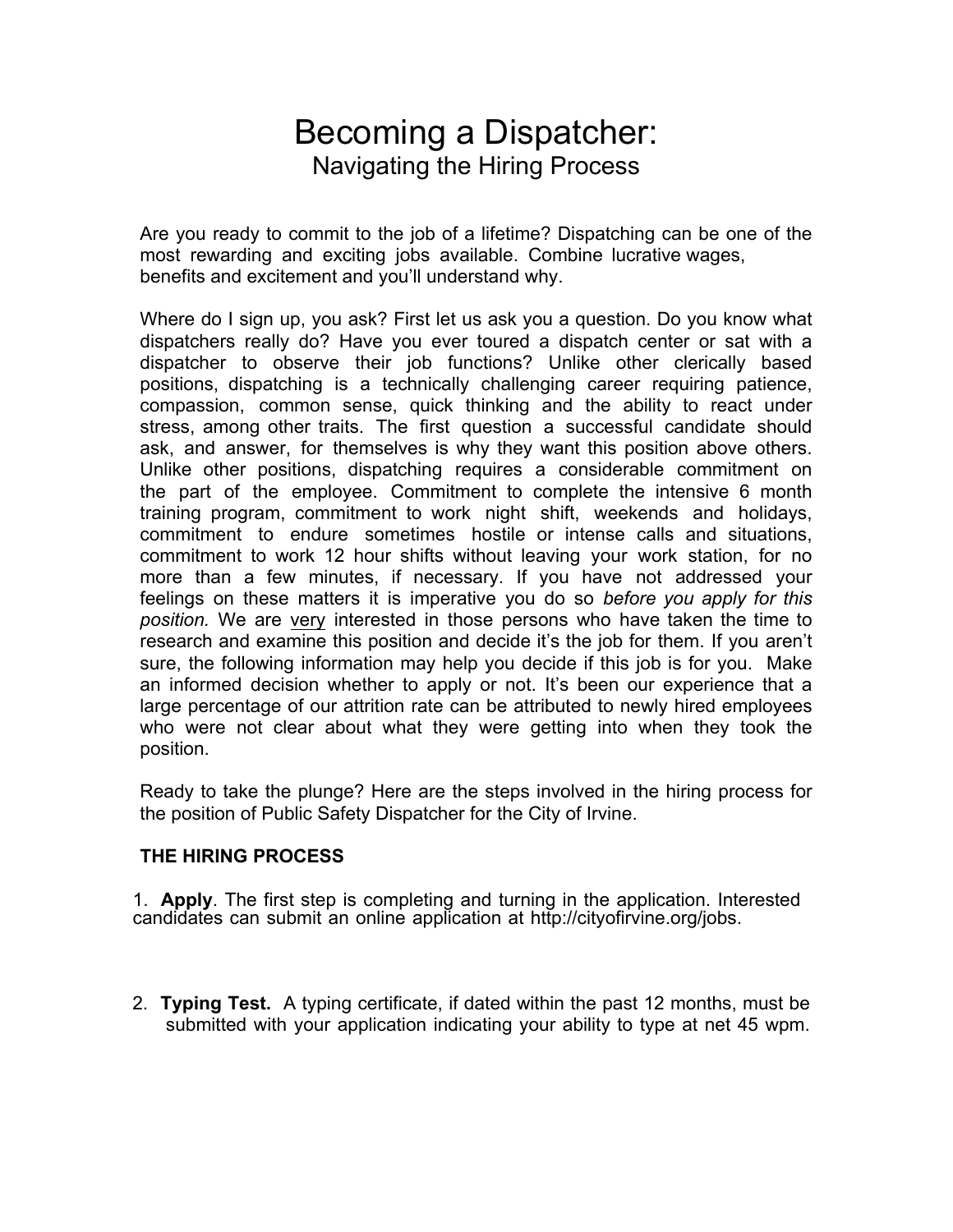## 3. **Criticall and Written Test**.

Both tests are designed to measure your aptitude for performing public safety dispatcher work. They measure general abilities that are normally developed over an extended period of time. The exams are not designed to measure job-specific knowledge or skills that are taught in training. The abilities measured are summarized below:

- Verbal Ability: the ability to read and listen to information and identify facts and draw conclusions; and the ability to write clearly.
- Reasoning: the ability to apply general rules to specific problems and to attain logical answers; and the ability to correctly follow rules to arrange things or actions in a certain order.
- Memory: the ability to store and retrieve facts, details, and other information.
- Perceptual Ability: the ability to quickly and accurately compare letters and numbers presented orally and in written form; and the ability to shift back and forth between two or more sources of information, both written and orally imparted, in performing a task.
- Computer-related skills and multi-tasking capabilities.

In addition to above, Criticall also measures:

- Data Entry
- Character Comparison
- Call Summarization
- Cross Referencing
- Map reading
- 4. **Oral Interview.** Successful applicants will be invited to an oral interview. Oral interviews are typically conducted by a 3-person panel consisting of one of the shift supervisors, the Communications Bureau Supervisor and an external representative from an outside agency.
- 5. **Sit-along.** After candidates have submitted their background, they will be scheduled for a sit-along in dispatch. This is an interactive introduction to the department allowing for further evaluation.